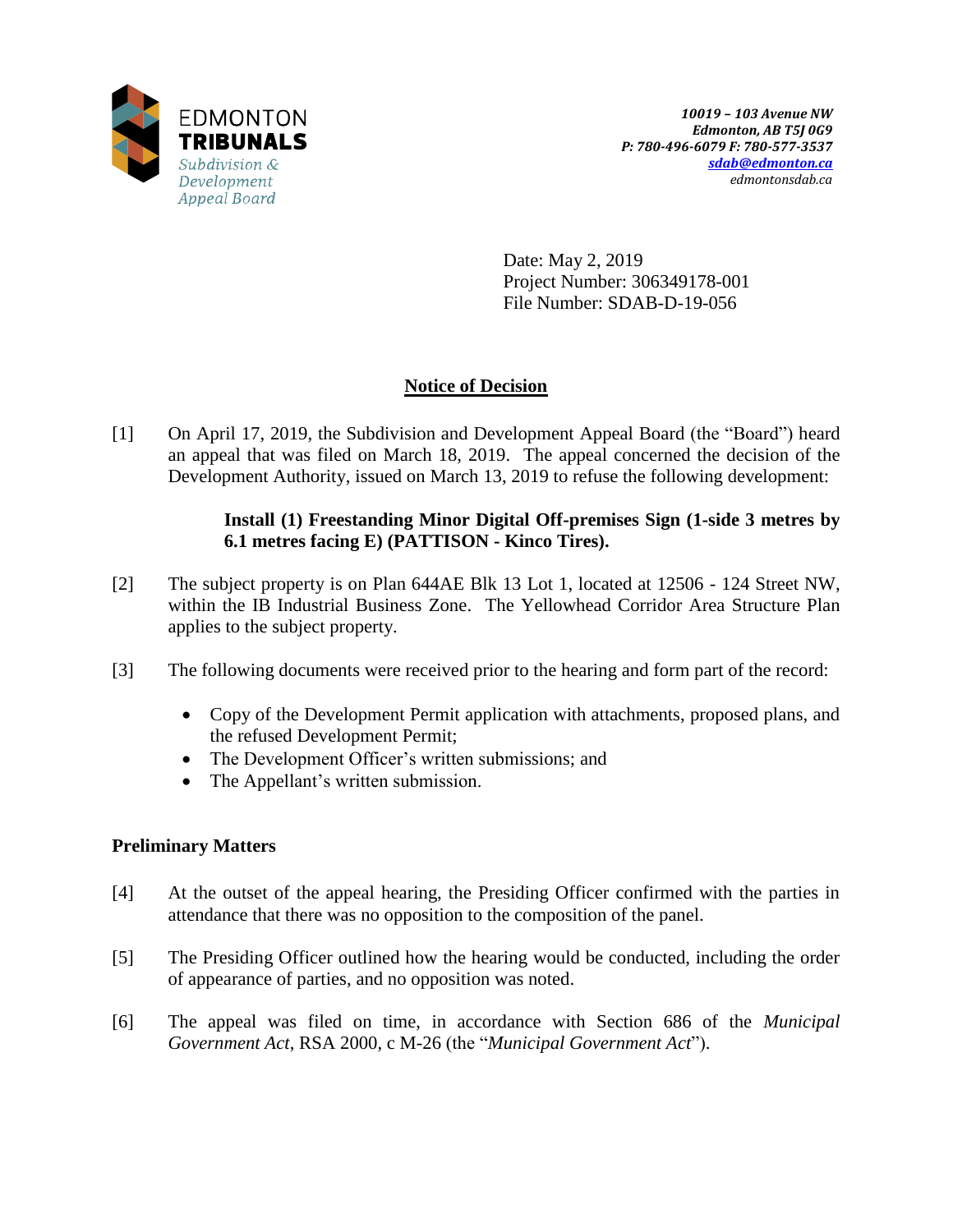### **Summary of Hearing**

- *i) Position of Mr. Murphy, Legal Counsel for the Appellant, Pattison Outdoor Advertising*
- [7] Pattison did not intend to locate the sign in the location where it currently exists.
- [8] The sign should be located 6.5 metres from the south property line.
- [9] He referred to TAB 2 in his submission, the 2008 original development permit. That permit was approved by a different Development Officer.
- [10] That Development Officer approved the proposed Sign according to all of the regulations in the *Edmonton Zoning Bylaw* and the appropriate Sign Schedule. A variance was granted on the approved permit but was not specified what the variance was for.
- [11] He referred to the Legal Property/Curb Lines diagram from Transportation in TAB 2 of his submission. This is the document that was attached to the original development permit and shows that the sign will be located in the corner of the property.
- [12] The sign has existed at this location since the time the original development permit was approved in December 11, 2008 and the Building Permit was approved in January 22, 2009.
- [13] He referred to TAB 4 of his submission, the original survey showing the location of the existing sign and how it encroaches onto City property.
- [14] There is a large boulevard between the subject Site and Yellowhead Trail, which provides an adequate buffer between the sign and Yellowhead Trail.
- [15] The sign can be rotated two degrees, which will fix the encroachment.
- [16] He referred to TAB 5 of his submission, a photograph from 2013 showing the sign located on a rock garden at the front of the property, which is outside the parking area.
- [17] If the sign is moved, it will take up parking spaces on the subject site.
- [18] He referred to a photograph from 2018 showing that the sign has not changed since the original permit was approved.
- [19] He referred to TAB 5 of his submission, an overhead view showing that the sign is tucked in behind the building and faces the Police impound lot, adjacent to the subject Site.
- [20] The sign has existed since 2008 with no known complaints.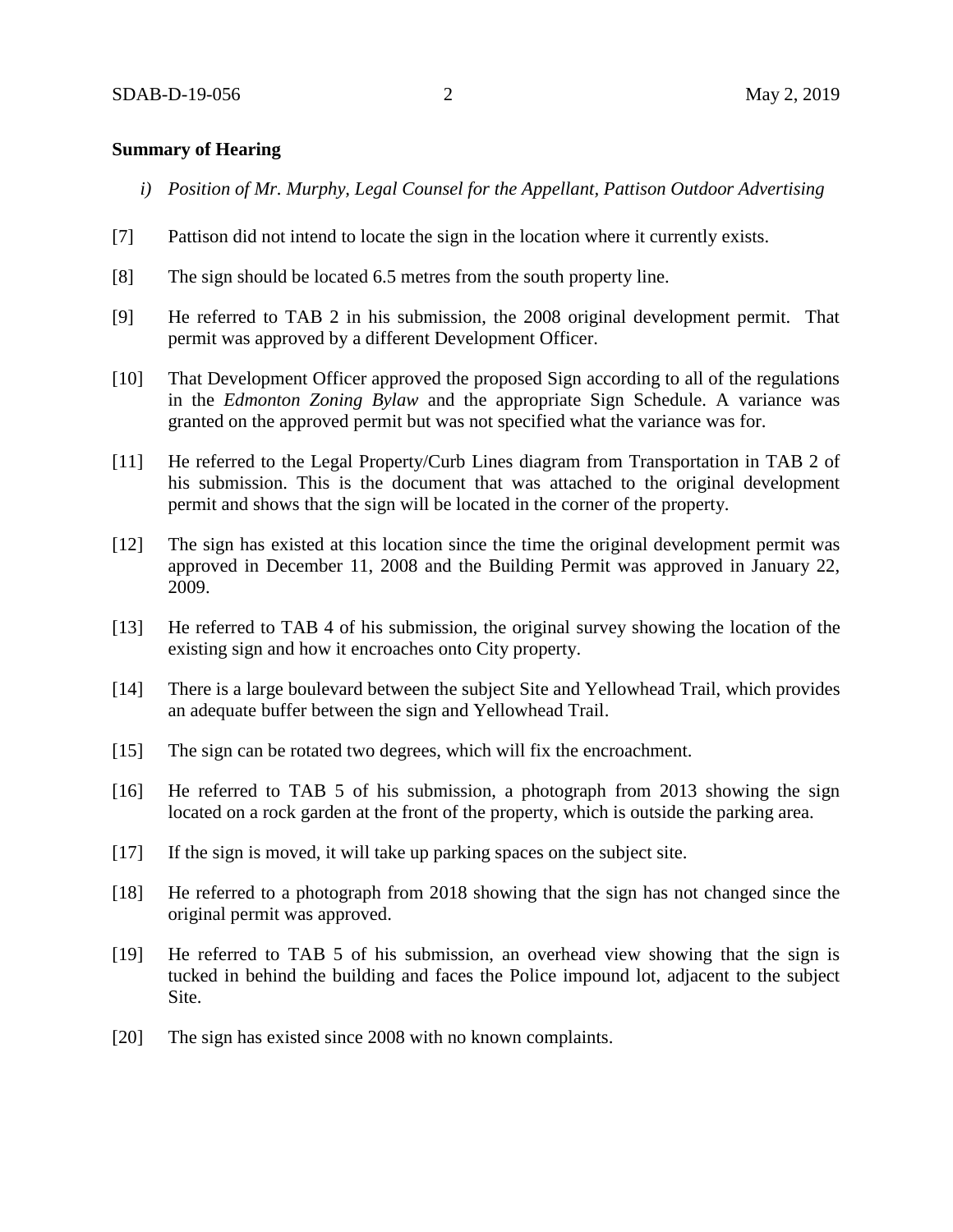- [21] The Development Officer suggested that the sign should be relocated. Moving the sign on the property will negatively impact the property owner as the sign will take up parking spaces.
- [22] A memorandum from Transportation indicates that they do not have an issue with the sign, but they note that it may need to be removed once reconstruction of Yellowhead Trail takes place.
- [23] The variances in the Setbacks will not negatively impact the use and enjoyment or the amenities of neighbouring properties.
- [24] Mr. Murphy provided the following information in response to questions by the Board:
	- a. The building has existed for several years.
	- b. The road has existed since the time the area was subdivided. The subject Site is the same from the time of the subdivision.
	- c. He confirmed that they are aware the existing sign may need to be removed during reconstruction of Yellowhead Trail.
	- d. They are in agreement with the suggested conditions by the Development Officer. If the appeal is allowed, they will rotate the sign so it will not encroach onto City property.
	- *ii) Position of the Development Officer, Ms. Noorman*
- [25] The Development Authority did not appear at the hearing and the Board relied on Ms. Noorman's written submission.

### **Decision**

- [26] The appeal is ALLOWED and the decision of the Development Authority is REVOKED. The development is GRANTED as applied for to the Development Authority, subject to the following CONDITIONS as proposed by the Development Authority and reviewed by the Applicants:
	- 1. The permit will expire on May 2, 2024.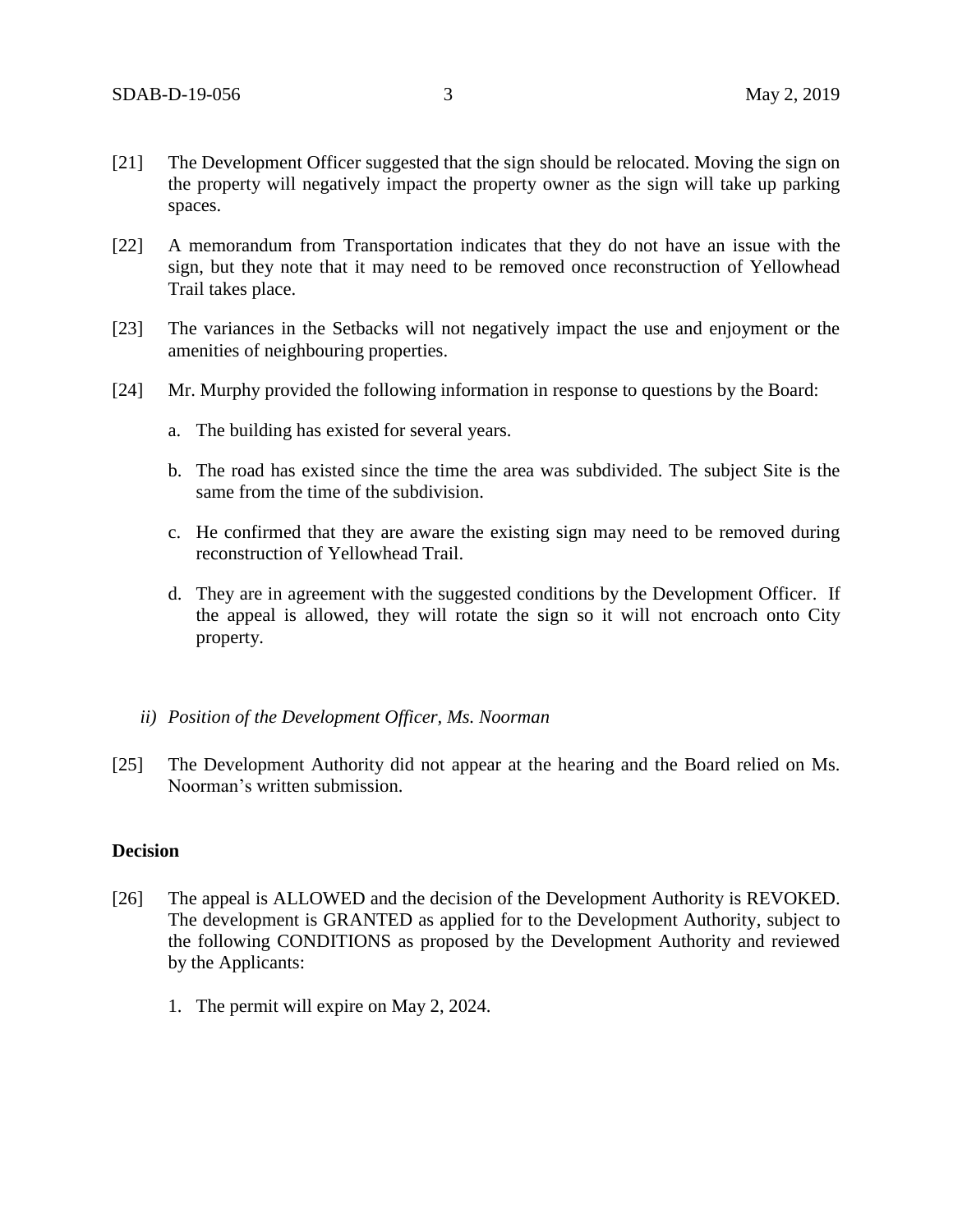- 2. Ambient light monitors shall automatically adjust the brightness level of the Copy Area based on ambient light conditions. Brightness levels shall not exceed 0.3 footcandles above ambient light conditions when measured from the Sign face at its maximum brightness, between sunset and sunrise, at those times determined by the Sunrise / Sunset calculator from the National Research Council of Canada; (Reference Section 59.2(5)(a)).
- 3. Brightness level of the Sign shall not exceed 400 nits when measured from the sign face at its maximum brightness, between sunset and sunrise, at those times determined by the Sunrise/Sunset calculator from the national research Council of Canada; (Reference Section 59.2(5)(b)).
- 4. All Signs shall be located so that all portions of the Sign and its support structure are completely located within the property and no part of the Sign may project beyond the property lines unless otherwise specified in a Sign Schedule (Reference Section 59.2(12)).
- 5. The following conditions, in consultation with Subdivision Planning (Transportation department), shall apply to the proposed Minor Digital Off premises Sign, in accordance to Section 59.2.11:
	- i. The permit shall be approved for a term of no longer than 5 years, at which time the applicant shall apply for a new permit for continued operation of the sign.
	- ii. That, should at any time, City Operations determine that the sign face contributes to safety concerns, the owner/applicant must immediately address the safety concerns identified by removing the sign, de-energizing the sign, changing the message conveyed on the sign, and or address the concern in another manner acceptable to Transportation Operations.
	- iii. That the owner/applicant must provide a written statement of the actions taken to mitigate concerns identified by City Operations within 30 days of the notification of the safety concern. Failure to provide corrective action will result in the requirement to immediately remove or de-energize the sign.
	- iv. The proposed sign shall be constructed entirely within private property. No portion of the sign shall encroach over/into road right-of-way.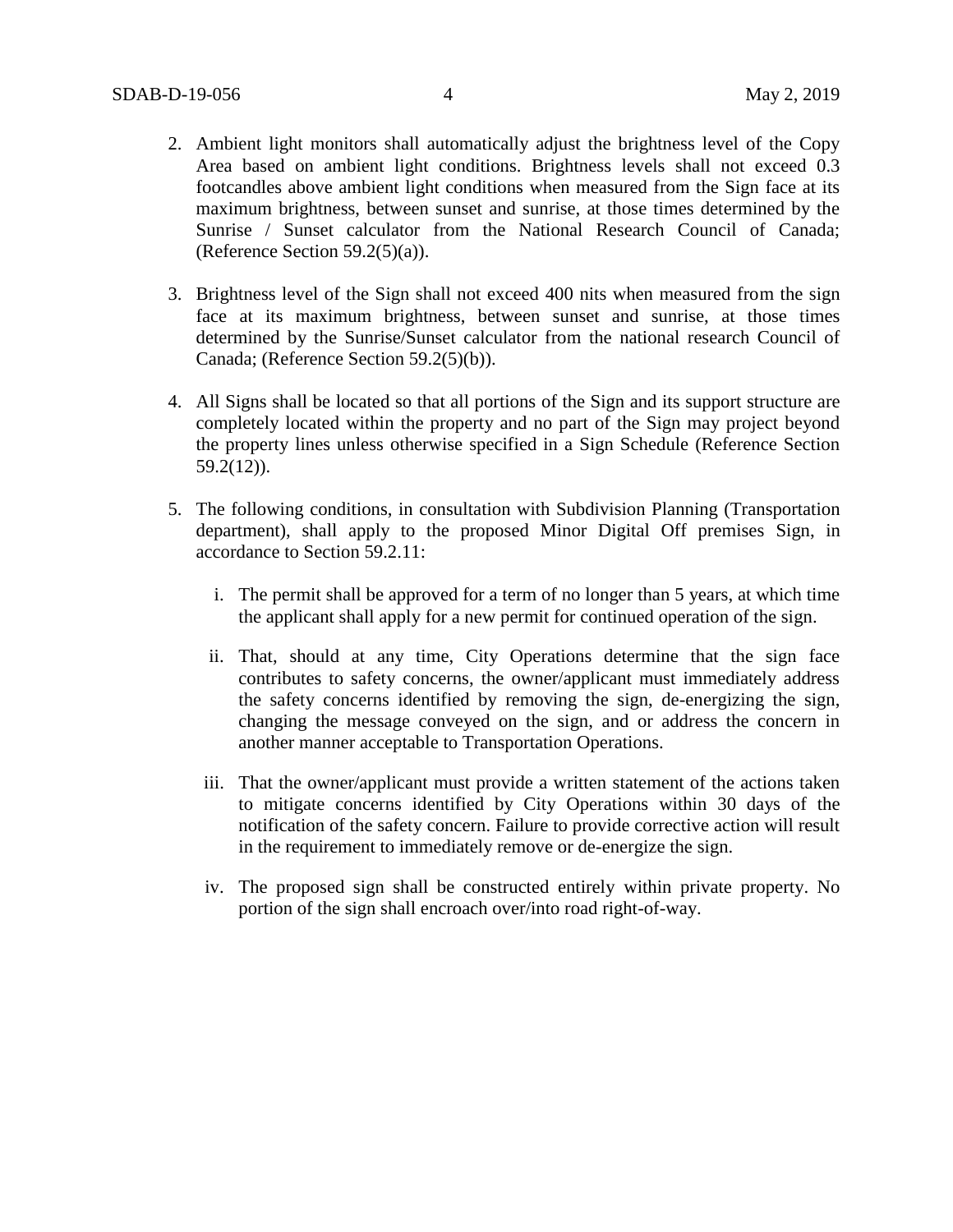#### ADVISEMENTS:

- 1. The Yellowhead Trail Freeway Conversion Team has advised that future construction may require removal or relocation of the sign. Design decisions and possible impacts will not be determined until well into 2020. As of right now, it is known that there will be a closure of the intersection of Yellowhead Trail and 124 Street, as well as construction of interchanges at adjacent intersections 121 Street and 127 Street. Construction for this area could begin as early as 2023. Please contact Joleen Mazurat at 780-944-7659 for more information.
- 2. Should the Applicant wish to display video or any form of moving images on the sign, a new development application for a Major Digital Sign will be required. At that time Subdivision Planning will require a safety review of the sign prior to supporting the application.
- 3. An approved Development Permit means that the proposed development has been reviewed against the provisions of this Bylaw. It does not remove obligations to conform with other legislation, bylaws or land title instruments such as the *Municipal Government Act,* the *Edmonton Building Permit Bylaw* or any caveats, covenants or easements that might be attached to the Site (Reference Section 5.2).
- [27] In granting the development, the following variances to the *Edmonton Zoning Bylaw* are allowed:
	- 1. The minimum required (south) Setback of 6.0 metres as per Schedule 59F.3(6)(j) and Section 400.4(3) is varied to allow a deficiency of 6.0 metres, thereby decreasing the minimum required to 0 metres. The minimum required (east) Setback of 6.0 metres as per Schedule 59F.3(6)(j) and Section 400.4(3) is varied to allow a deficiency of 4.5 metres, thereby decreasing the minimum required to 1.5 metres.

### **Reasons for Decision**

- [28] The proposed development is a Discretionary Use in the IB Industrial Business Zone.
- [29] The Sign was built in January 2009 and has existed at this location since that time with no known complaints.
- [30] The sign was built in a different location than applied for in the original permit and now requires variances in the required Setbacks.
- [31] There is a large boulevard separating the existing Sign and Yellowhead Trail that mitigates the decreased Setback.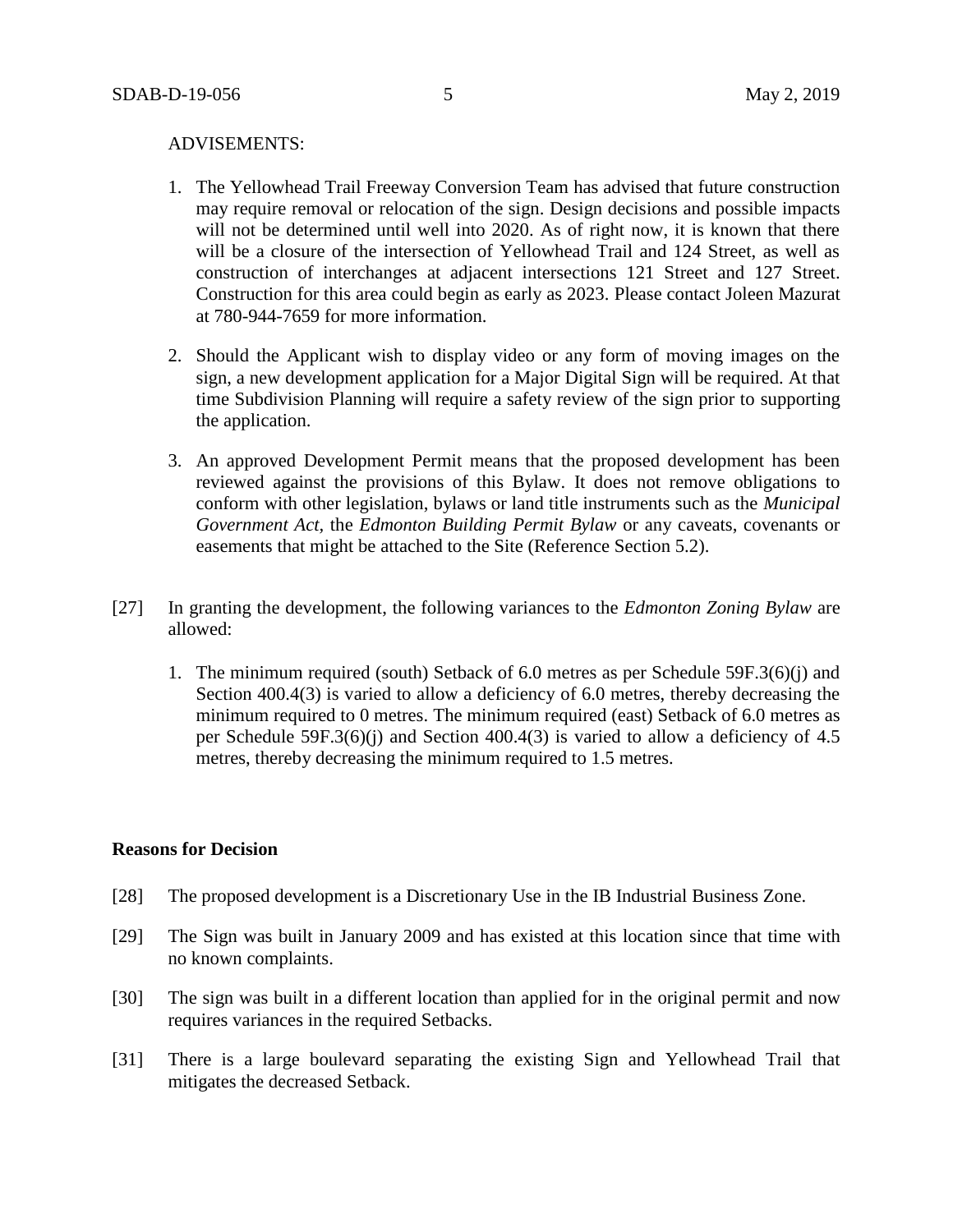- [32] The variances granted to the required Setbacks are minimal and will not have a negative impact in the area.
- [33] No letters were received in opposition to the proposed development and no one appeared in opposition at the hearing.
- [34] Based on the above, it is the opinion of the Board that the proposed development will not unduly interfere with the amenities of the neighbourhood, nor materially interfere with or affect the use, enjoyment or value of neighbouring parcels of land.

June

Mr. M. Young, Presiding Officer Subdivision and Development Appeal Board

Board Members in Attendance: Mr. W. Tuttle; Mr. R. Hachigian; Ms. K. Thind; Ms. E. Solez

CC: City of Edmonton, Development & Zoning Services, Attn: Ms. Noorman / Mr. Luke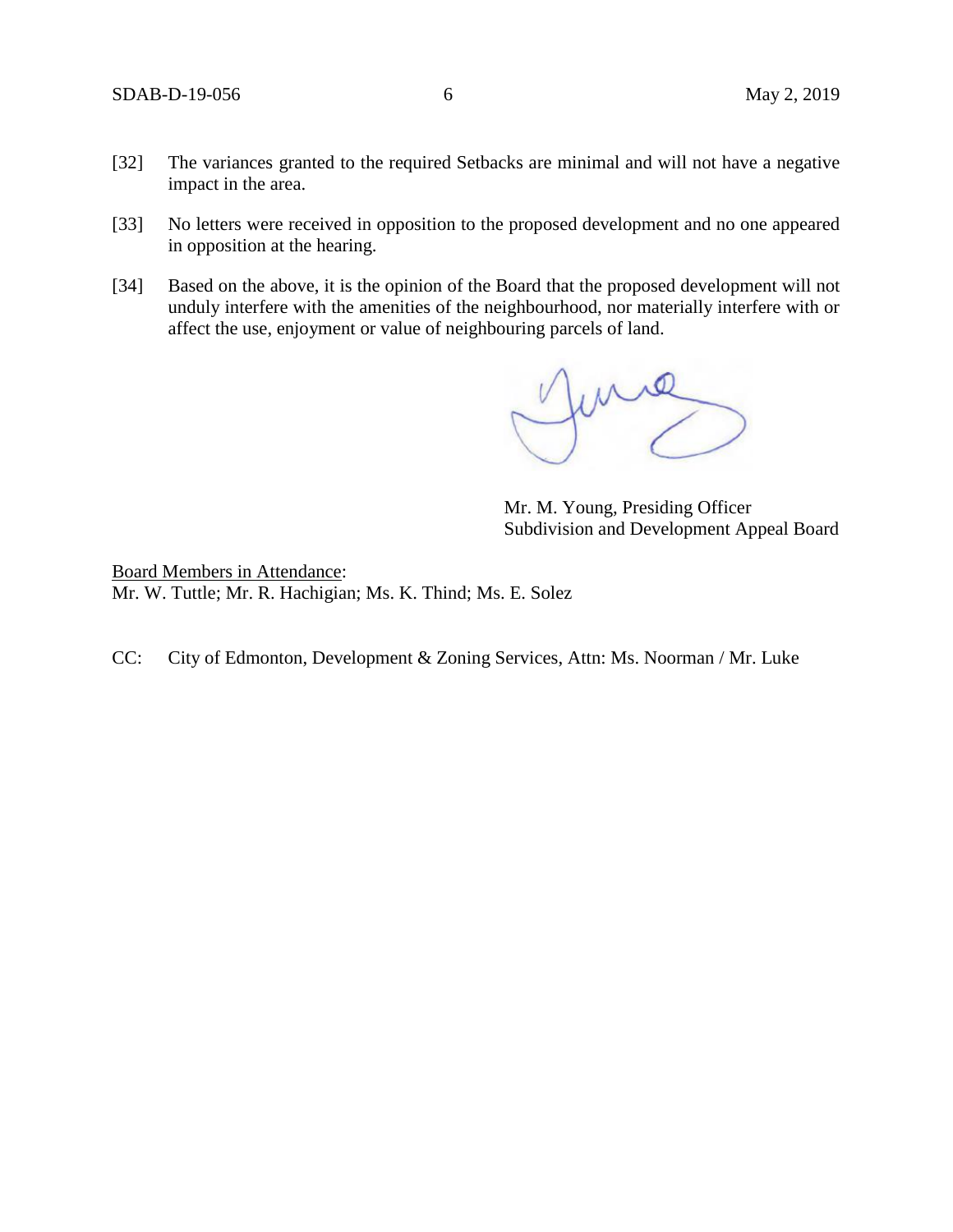## **Important Information for the Applicant/Appellant**

- 1. This is not a Building Permit. A Building Permit must be obtained separately from Development & Zoning Services, located on the 2nd Floor, Edmonton Tower, 10111 – 104 Avenue NW, Edmonton, AB T5J 0J4.
- 2. Obtaining a Development Permit does not relieve you from complying with:
	- a) the requirements of the *Edmonton Zoning Bylaw*, insofar as those requirements have not been relaxed or varied by a decision of the Subdivision and Development Appeal Board,
	- b) the requirements of the *Alberta Safety Codes Act*,
	- c) the *Alberta Regulation 204/207 – Safety Codes Act – Permit Regulation*,
	- d) the requirements of any other appropriate federal, provincial or municipal legislation,
	- e) the conditions of any caveat, covenant, easement or other instrument affecting a building or land.
- 3. When an application for a Development Permit has been approved by the Subdivision and Development Appeal Board, it shall not be valid unless and until any conditions of approval, save those of a continuing nature, have been fulfilled.
- 4. A Development Permit will expire in accordance to the provisions of Section 22 of the *Edmonton Zoning Bylaw, Bylaw 12800*, as amended.
- 5. This decision may be appealed to the Alberta Court of Appeal on a question of law or jurisdiction under Section 688 of the *Municipal Government Act*, RSA 2000, c M-26. If the Subdivision and Development Appeal Board is served with notice of an application for leave to appeal its decision, such notice shall operate to suspend the Development Permit.
- 6. When a decision on a Development Permit application has been rendered by the Subdivision and Development Appeal Board, the enforcement of that decision is carried out by Development & Zoning Services, located on the 2nd Floor, Edmonton Tower, 10111 – 104 Avenue NW, Edmonton, AB T5J 0J4.

*NOTE: The City of Edmonton does not conduct independent environmental checks of land within the City. If you are concerned about the stability of this property for any purpose, you should conduct your own tests and reviews. The City of Edmonton, when issuing a development permit, makes no representations and offers no warranties as to the suitability of the property for any purpose or as to the presence or absence of any environmental contaminants on the property.*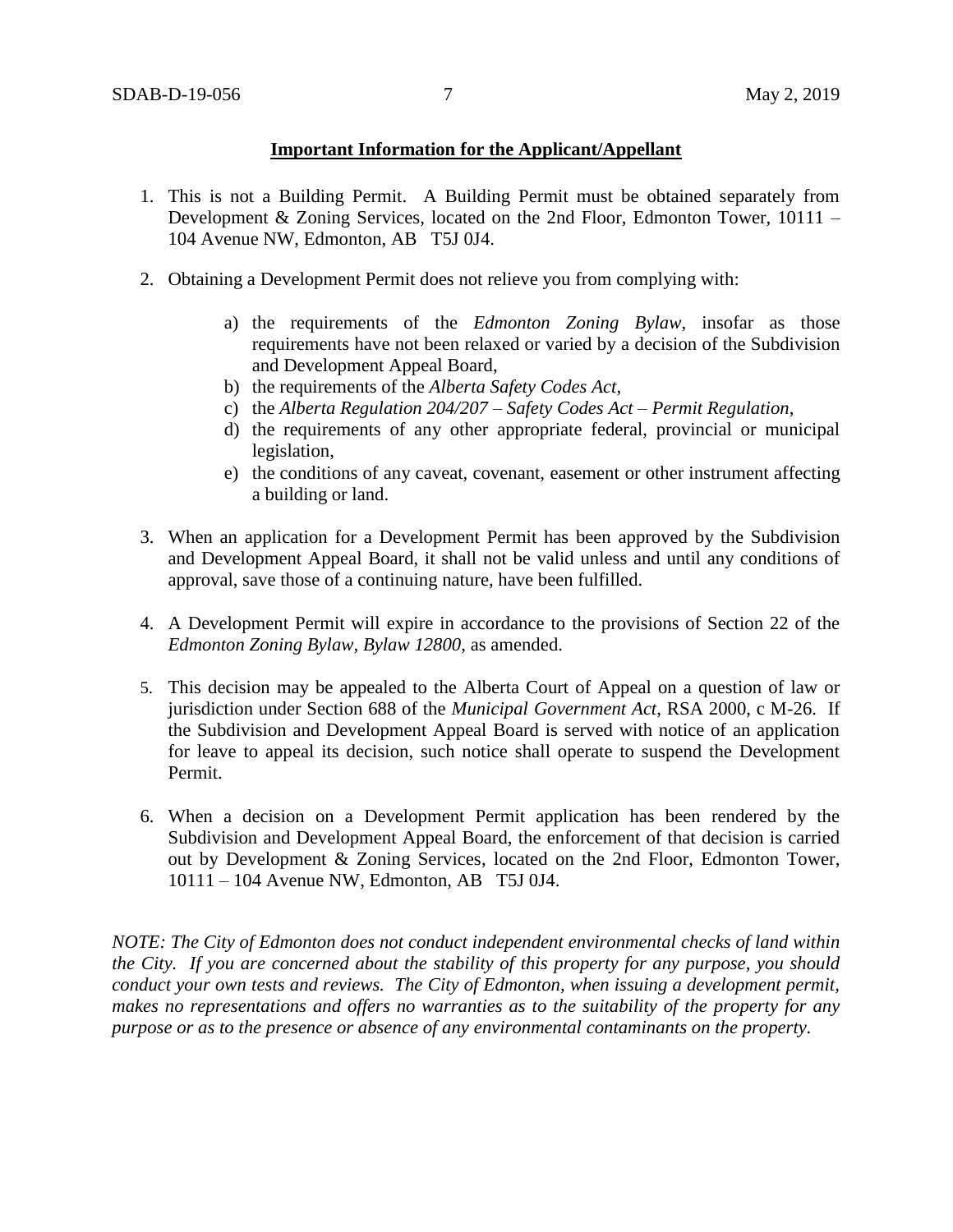

Date: May 2, 2019 Project Number: 237889353-005 File Number: SDAB-D-19-038

# **Notice of Decision**

[1] The Subdivision and Development Appeal Board (the "Board") at a hearing on March 20, 2019, made and passed the following motion:

> "That the appeal hearing be scheduled for April 17, 2019, to allow the Appellant to be represented by legal counsel".

[2] On April 17, 2019, the Board made and passed the following motion:

"That SDAB-D-19-038 be raised from the table."

[3] On April 17, 2019, the Board heard an appeal that was filed on February 25, 2019. The appeal concerned the decision of the Development Authority, issued on February 4, 2019, to refuse the following development:

Change the Use from a Convenience Retail Store to Minor Alcohol Sales.

- [4] The subject property is on Plan RN43 Blk 29 Lot 1, located at 11303 95 Street NW, within the CB1 Low Intensity Business Zone. The Secondhand Stores and Pawn Stores Overlay applies to the subject property.
- [5] The following documents were received prior to the hearing and form part of the record:
	- Copy of the Development Permit application with attachments, proposed plans, and the refused Development Permit;
	- The Development Officer's written submissions;
	- Documents submitted from the Appellant and Legal Counsel for the Appellant; and
	- Online responses.

# **Preliminary Matters**

[6] At the outset of the appeal hearing, the Presiding Officer confirmed with the parties in attendance that there was no opposition to the composition of the panel.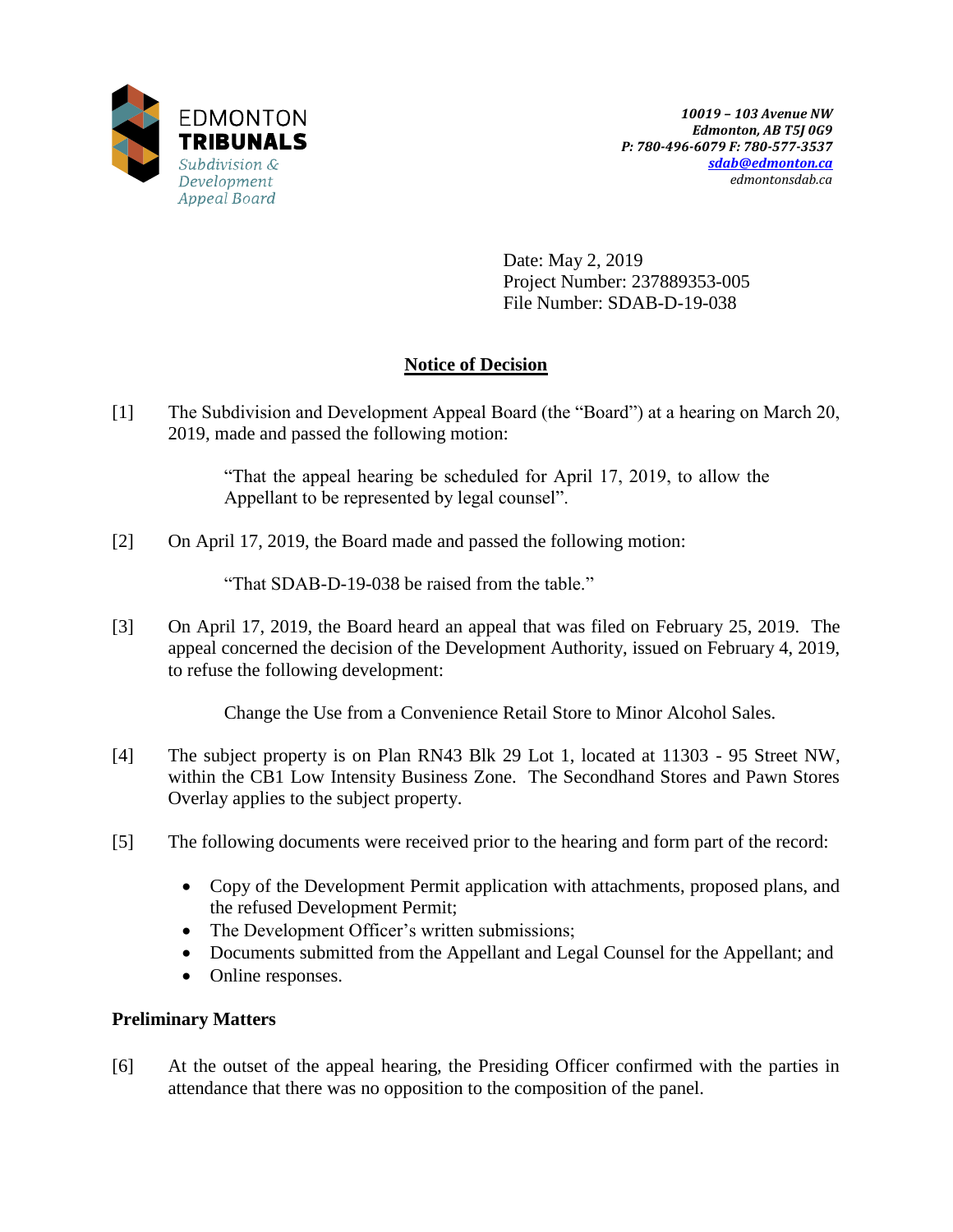- [7] The Presiding Officer outlined how the hearing would be conducted, including the order of appearance of parties, and no opposition was noted.
- [8] The appeal was filed on time, in accordance with Section 686 of the *Municipal Government Act*, RSA 2000, c M-26 ("*Municipal Government Act*").

#### **Summary of Hearing**

- *i) Position of Mr. Venkatraman, Legal Counsel for the Appellant, N. Weldemariam*
- [9] Mr. Venkatraman read the reasons why the development permit was refused.
- [10] In his opinion, the other liquor store located 464 metres from the proposed development was far enough away that it would not pose any problems for the neighbourhood.
- [11] Mr. Weldemariam expressed the opinion that the other liquor was located on a Site that was more than 2.5 hectares, which would allow the development officer to reduce the 500-metre separation distance pursuant to Section 85(2). However, he could not provide the Board with any evidence to support this opinion.
- [12] Mr. Weldemariam has an approval for an AGLC license, but his application for a development permit was refused.
- [13] In his opinion, the Board has the power to approve the proposed development as it is a Discretionary Use in the CB1 Low Intensity Business Zone.
- [14] He referred to Appendix 1 showing the location of other liquor stores located less than 500 metres from each other.
- [15] He provided the Board with a newspaper article regarding City Council's decision to allow a liquor store in the Ice District that had a separation distance of less than 500 metres from other liquor stores.
- [16] In his opinion, this set a precedent for reducing the 500-metre separation distance.

The Presiding Officer indicated that the Board is not bound by precedent and it evaluates each appeal individually on its merits.

- [17] The Appellant provided the Board with a petition with 86 signatures in support of the proposed development from neighbours who live in the neighbourhood.
- [18] Many of the tenants in the Norwood Village Apartments directly across the street from the proposed development are in support of the proposed liquor store.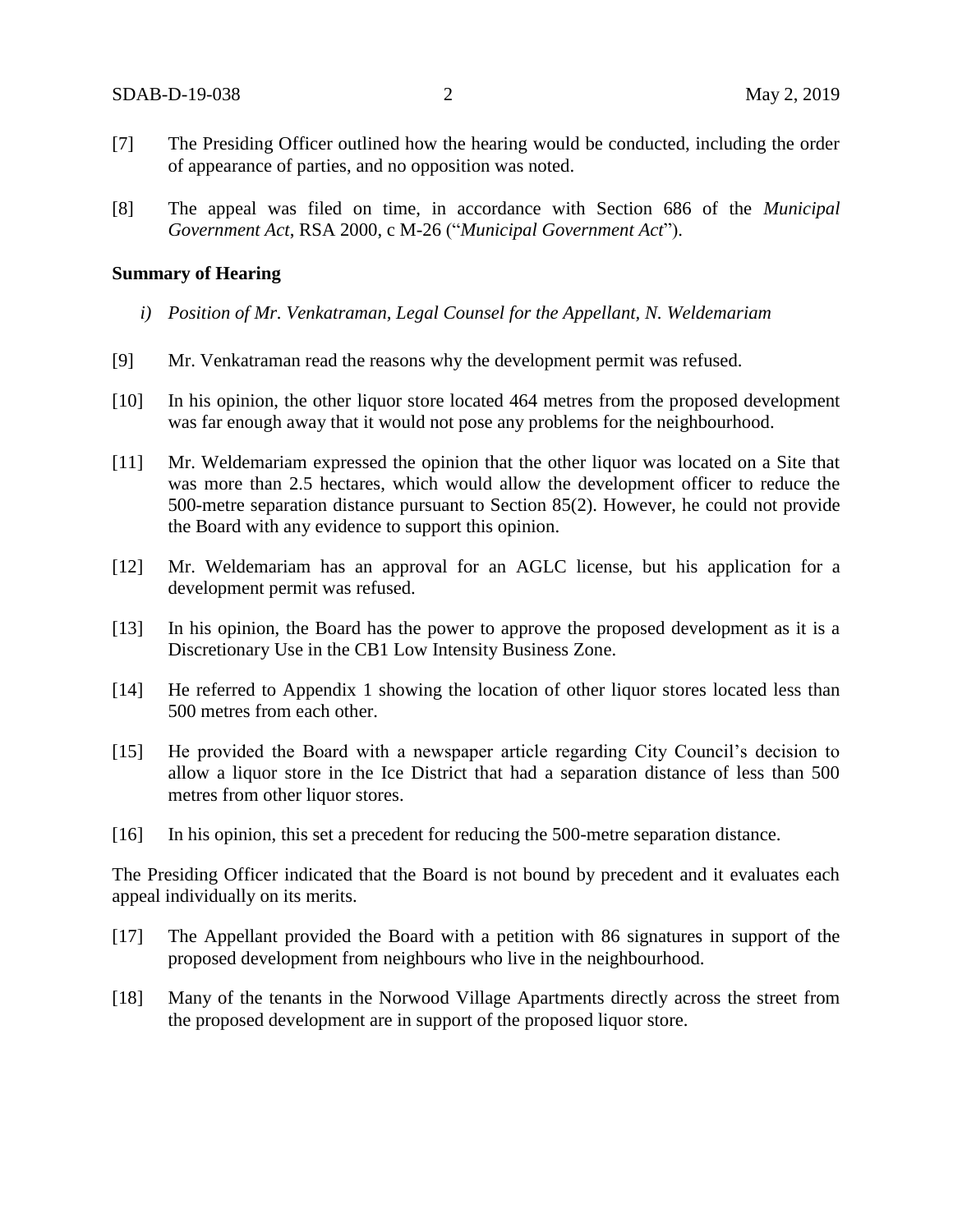- [19] The Appellant will ensure the subject Site has proper lighting and the Site will be kept clean.
- [20] The Appellant will install a high quality security system which will be fully monitored.
- [21] Mr. Venkatraman provided the following information in response to questions by the Board:
	- a. In his opinion, there is not much opposition to the proposed development. One of the letters received was not signed and the Board should not consider it. In his opinion, all residents in the area have a right to object. However, his client has the right to operate a business to provide for himself.
	- b. He confirmed that the bar that was in close proximity to the proposed development as mentioned in one of the letters received was no longer at that location.
	- c. They are relying on law enforcement to take care of the area.
	- d. The concerns of the neighbours will be the same even without a liquor store in the area. There is no evidence that a liquor store will increase the neighbours' concerns.
	- e. With regard to the neighbours'concerns that the area is not suitable for a liquor store, he confirmed that there ae other liquor stores in the area.
	- f. He confirmed that the liquor stores that were recently approved are in commercial areas as opposed to residential areas.
	- g. With the number of residents and businesses in the area, there is a need for a liquor store. People will walk to the liquor store rather than driving elsewhere.
	- h. He believes the proposed development complies with Section 330.1, the General Purpose of the (CB1) Low Intensity Business Zone, that states (in part) that development shall be sensitive and in scale with existing development along the commercial street and any surrounding residential neighbourhood.
	- i. He stated that the Appellant wants to operate a liquor store to accommodate residents in the area that are within walking distance.
	- j. A restaurant approximately one block away previously operated as a bar.
	- k. They had no knowledge of a sober living facility in apartment building across the street as was alleged by some of the neighbours opposed to the development.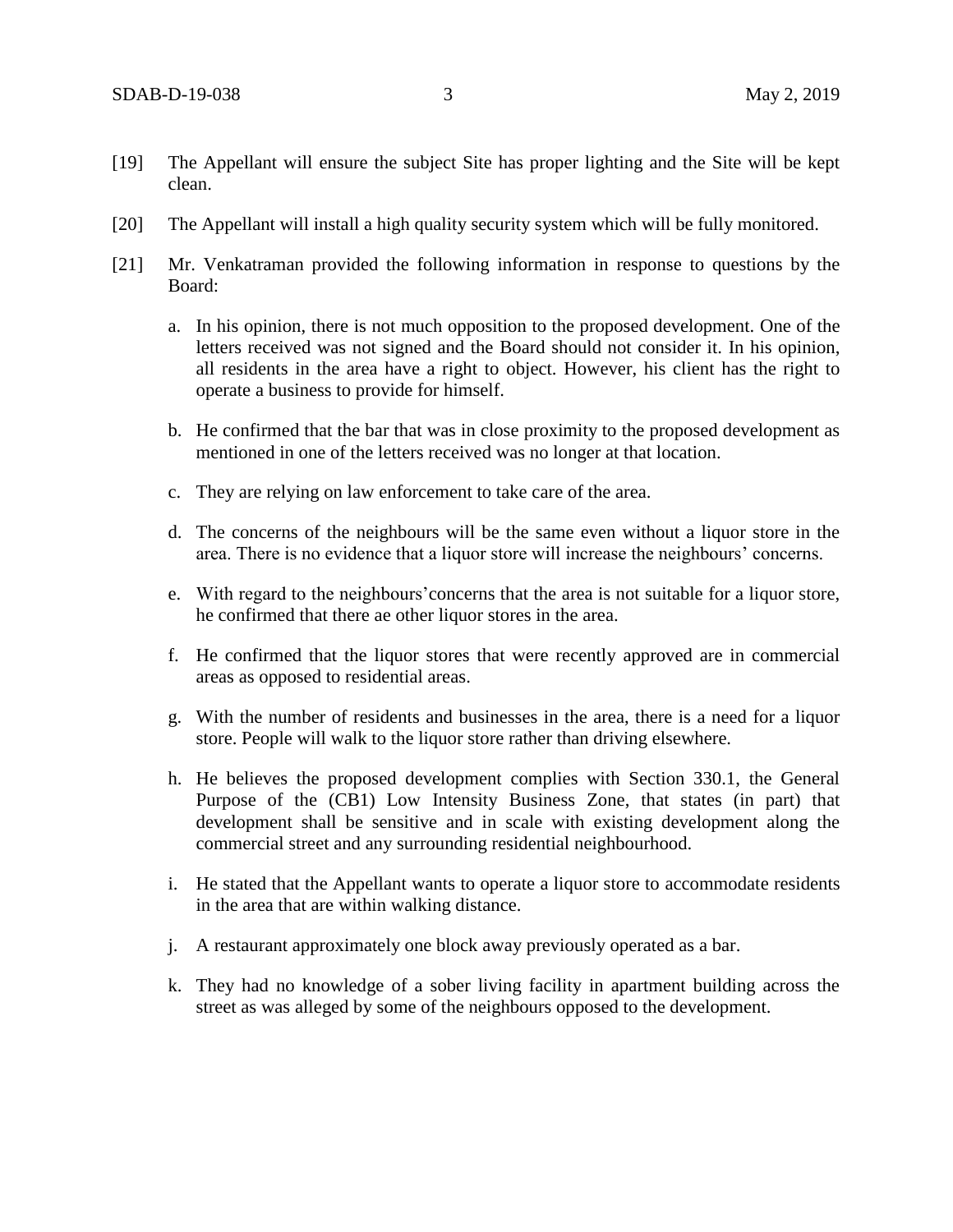- *ii) Position of Affected Property Owners in Support of the Appellant*
- [22] Mr. Woldegiorgis lives in the Queen Mary Park neighbourhood.
- [23] He confirmed that he does not live in the area of the proposed liquor store.
- [24] He has worked in the area and helps the community where the Appellant's proposed liquor store is.
- [25] He believes his friend can promote and operate a good business that will benefit the community.
	- *iii) Position of the Development Officer, Ms. Kim*
- [26] The Development Authority did not appear at the hearing and the Board relied on Ms. Kim's written submission.
	- *iv) Position of Affected Property Owners in Opposition to the Appellant*

### Mr. Forget

- [27] Mr. Forget lives in the neighbourhood and is representing the Alberta Avenue Community League. He is on the community garden committee for the Community League.
- [28] He believes the proposed liquor store is across the street from a sober living facility.
- [29] The liquor store will be in close proximity to Norwood Square Park, Norwood Centre, the Tribal Family Centre and the Norwood School yard.
- [30] It is all residential in the area, which is why there was never a liquor store there. In his opinion, a liquor store does not fit in with the neighbourhood and he feels a liquor store is not needed.
- [31] Mr. Forget provided the following information in response to questions by the Board:
	- a. The Norwood Village Apartments across the street from the proposed development has affordable housing built into it. Affordable living means there is subsidy available for people living there. This probably means there is support for sober living there. However, he could not provide the Board with anything to confirm that there is a sober living facility at that location.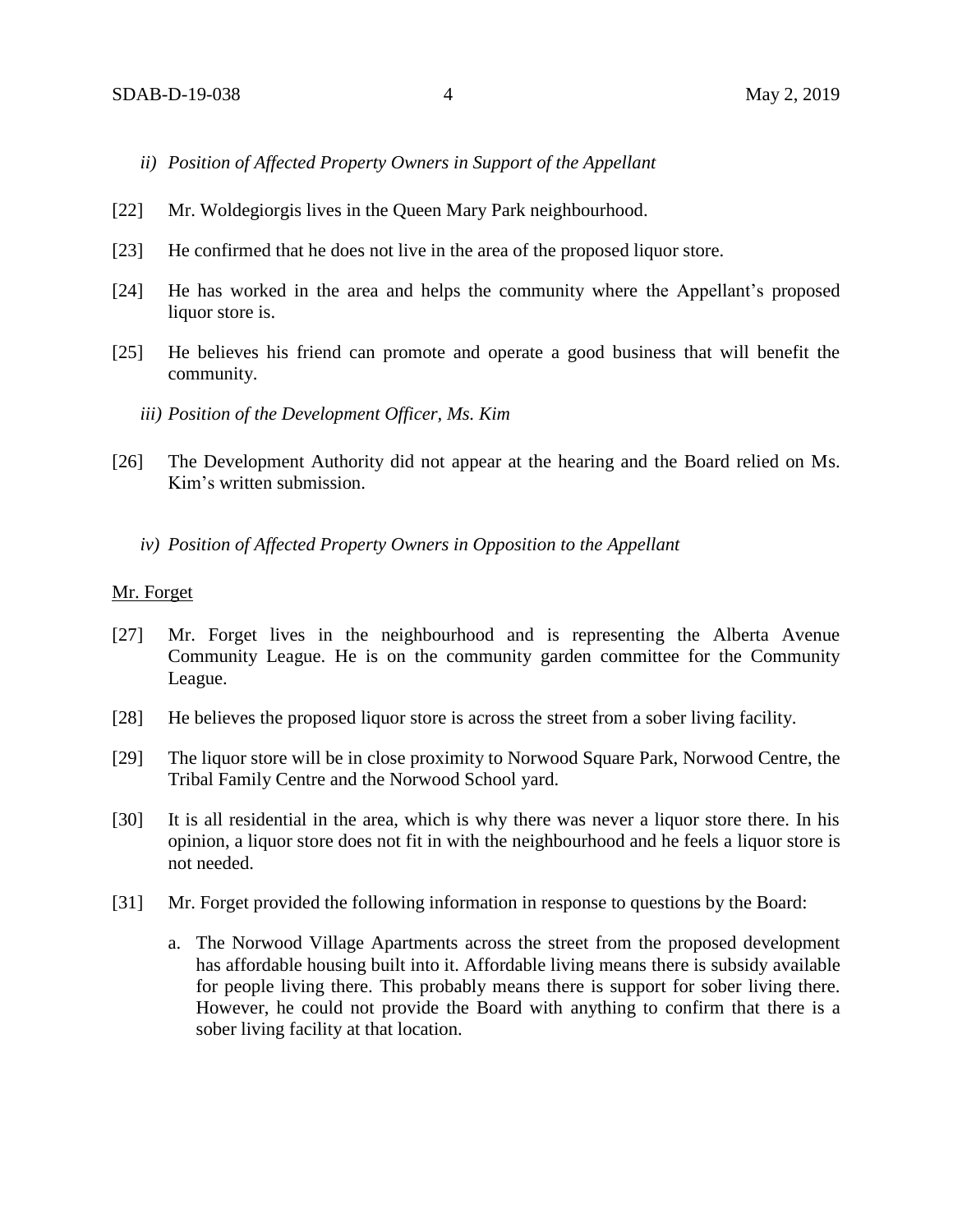b. He believes the problem with prostitutes and drugs in the neighbourhood will be made worse because johns will get a bottle of alcohol from the proposed liquor store before picking up prostitutes.

### Ms. O'Reilly

- [32] She is the Board Secretary for the Alberta Avenue Community League.
- [33] She has lived in the neighbourhood for seven years.
- [34] Her main concern is the saturation of liquor stores in the community.
- [35] The neighbourhood is being revitalized and they are trying to clean up the area and support businesses for daily living.
- [36] They welcome businesses to the area but feel there are enough liquor stores.
- [37] If they are trying to accommodate residents so they do not have to drive, a business supporting children would be a better fit. They are trying to limit the businesses that don't support families or children.
- [38] In her opinion, temptations should be separated from people with addictions.
- [39] Many of the 86 signatures received in support of the proposed development are from residents in the Norwood Village Apartments. She is concerned that many of the houses in that area have not been contacted.
	- *v) Rebuttal of the Appellant, Mr. Venkatraman and Mr. Weldemariam*
- [40] The closest liquor store is 464 metres away from the subject Site. That does not mean there are too many liquor stores in the area.
- [41] In his opinion, a liquor store will not make things worse than they already are.
- [42] They were unable to speak to everyone in the neighbourhood, but many voiced support for their development.
- [43] Mr. Weldemariam stated that the only reason for refusal is the separation distance.

## **Decision**

[44] The appeal is DENIED and the decision of the Development Authority is CONFIRMED. The development is REFUSED.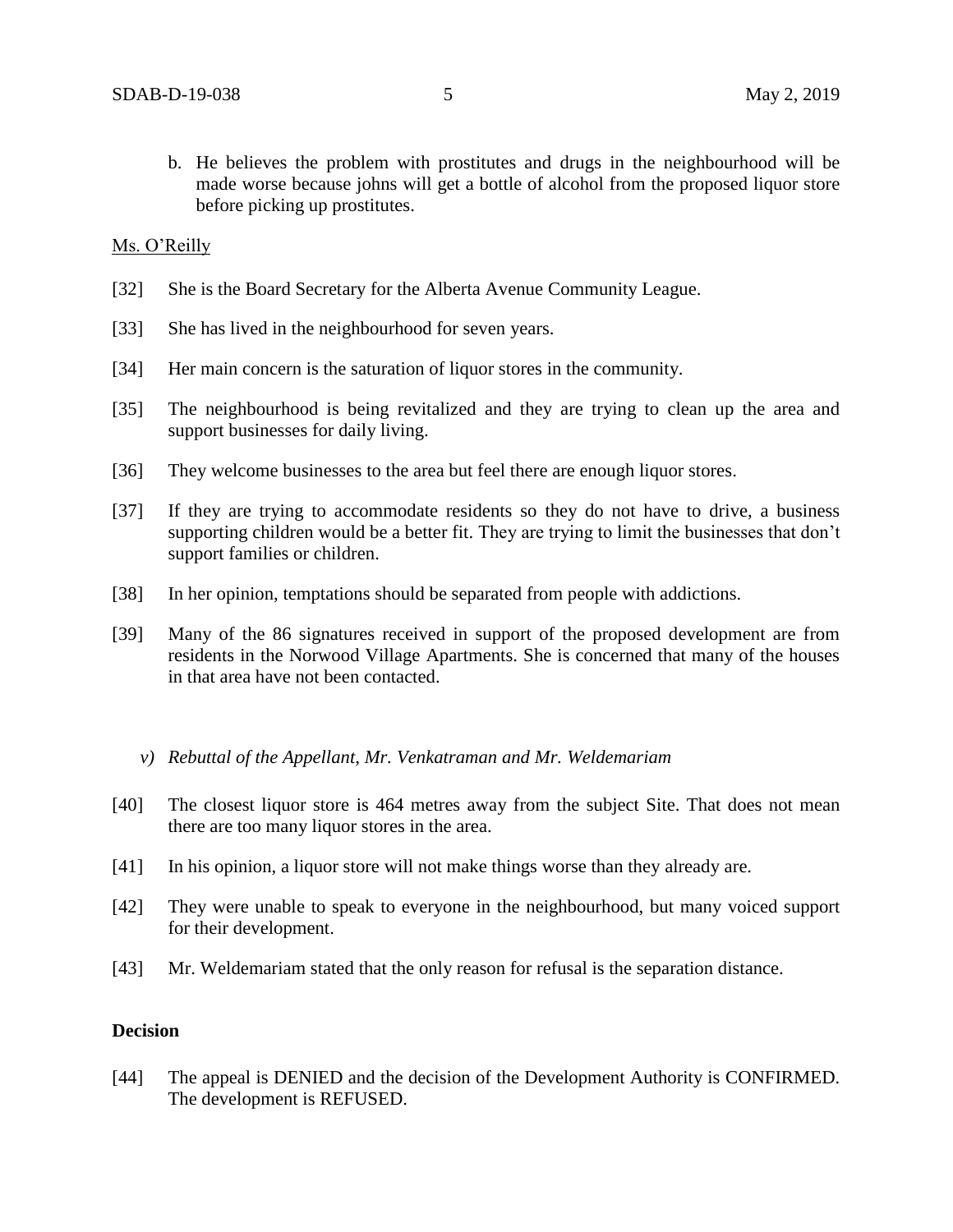### **Reasons for Decision**

- [45] The proposed development, a Minor Alcohol Sales, is a Discretionary Use in the CB1 Low Intensity Business Zone.
- [46] Section 85.1 of the Edmonton Zoning Bylaw states that:

Any Major Alcohol Sales or Minor Alcohol Sales shall not be located less than 500 metres from any other Major Alcohol Sales or Minor Alcohol Sales.

- [47] In this case, this particular Minor Alcohol Sales Use applied for is 464 metres from another Alcohol Sales Use.
- [48] There are two issues for the Board to consider in this matter. The first issue is whether it is appropriate to allow a variance to the separation distance between Alcohol Sales Uses. The second issue is whether this Discretionary Use should be allowed at this location.
- [49] With respect to the first issue, the Board finds that the variance required with regard to the 500-metre separation distance would not unduly interfere with the amenities of the neighbourhood nor materially interfere with or affect the use, enjoyment or value of neighbouring parcels of land. The 464-metre separation distance is significant and the other Alcohol Sales Use is located on the other side of 111 Avenue. 111 Avenue is a fairly wide street that provides a buffer that mitigates the decreased separation distance.
- [50] The second issue for the Board's consideration is the discretionary nature of this development. The Board must be satisfied that this Use is reasonably compatible with surrounding Uses.
- [51] A number of neighbours and the Community League voiced opposition to the proposed development. The concerns raised included the residential nature of the surrounding neighbourhood, the proximity to schools and parks, and the problems with drug use and prostitution in the neighbourhood. It was felt that a liquor store at this location was not compatible with the residential nature of the neighbourhood and it would make the prostitution and drug use problems worse.
- [52] Although the Appellant presented the Board with a petition in support of the liquor store signed by 86 residents who live in area, the Board finds that the concerns related to social issues in the neighbourhood out-weigh those who are in support.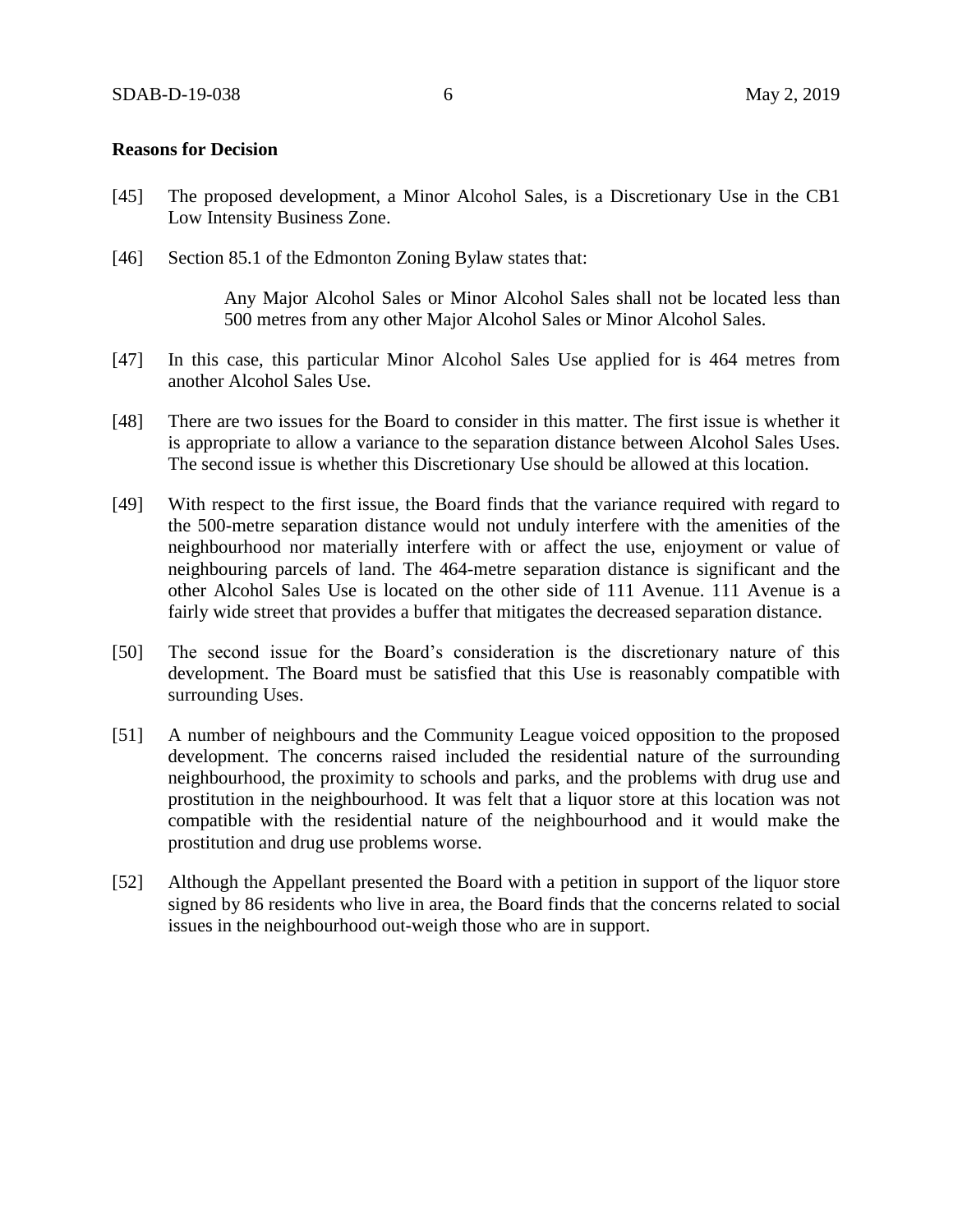[53] Based on the evidence submitted, the Board finds that the proposed Minor Alcohol Sales Use is not reasonably compatible with the surrounding residential Uses because it is likely to exacerbate the existing prostitution and drug problems in the area. Accordingly, the Board is exercising its discretion to deny this development permit.

fund

Mr. M. Young, Presiding Officer Subdivision and Development Appeal Board

Board Members in Attendance: Mr. W. Tuttle; Mr. R. Hachigian; Ms. K. Thind; Ms. E. Solez

cc: City of Edmonton, Development & Zoning Services, Attn: Ms. Kim / Mr. Luke